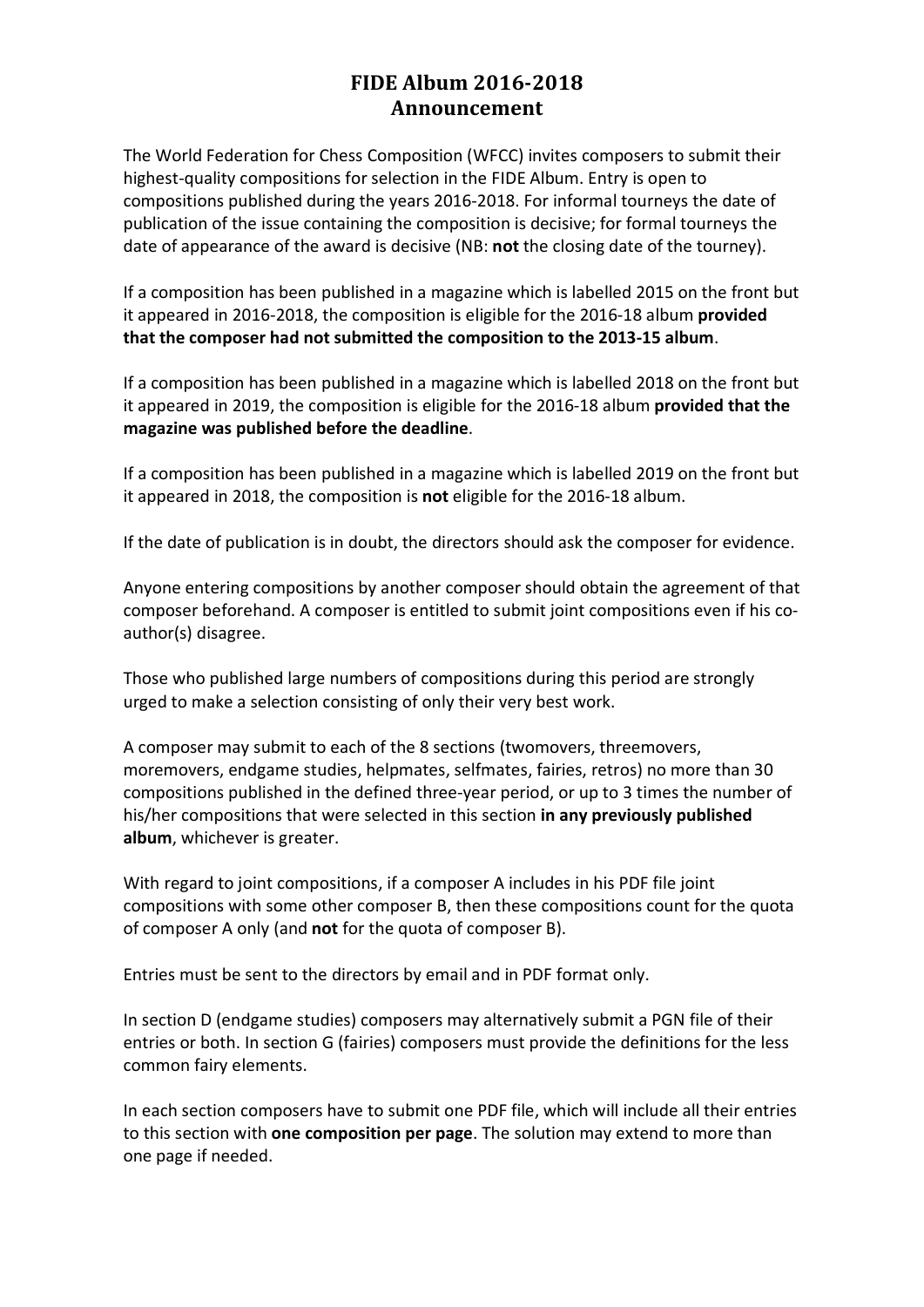In sections E (helpmates) and G (fairies), composers **must** submit a separate file for each group E1 (helpmates in 2), E2 (helpmates in 2,5 and 3), E3 (helpmates in more than 3), G1 (fairies without fairy conditions) and G2 (fairies with fairy conditions).

The compositions must be in diagrams of uniform size, with the author's name, publication data, any award, stipulation, full solution and a comment if desired. Algebraic notation is to be used. Entries not complying with these requirements will be rejected.

Compositions that receive 8 points or higher in the 2016-18 WCCI qualify for the FIDE album automatically, however they must also be submitted by the composers to the album in order to be published in it and count for points.

Attention! Compositions of the 10<sup>th</sup> WCCT should be submitted to this album.

The closing date is **June 1st, 2019**.

The WFCC makes the following recommendations:

- Cyrillic names of composers should be written in Cyrillic capital letters and preferably also transcribed into Latin letters.
- The source of each composition should, if possible, include not only the magazine and year of publication but also the month or magazine number and/or the number of the composition.
- Computer-tested compositions should be indicated by the symbol C+.

### **Directors and judges**

#### **A) Twomovers**

**Director**: Marco Guida (ITA), guidam129@gmail.com **Judges:** Vasil Dyachuk (SVK), Paz Einat (ISR), Anatoly Slesarenko (RUS)

#### **B) Threemovers**

**Director**: Aleksandr Kuzovkov (RUS), askuzovkov@yandex.ru **Judges:** Igor Agapov (RUS), Viktor Kapusta (UKR), C.G.S. Narayanan (IND)

#### **C) Moremovers**

**Director**: Uwe Karbowiak (GER), karbowiak.uwe@t-online.de **Judges:** Evgeni Bourd (ISR), Grigory Popov (RUS), Viktor Volchek (BLR)

#### **D) Endgame Studies**

**Director**: Marcel Van Herck (BEL), arves@skynet.be **Judges**: Martin Minski (GER), Oleg Pervakov (RUS), Vladislav Tarasyuk (UKR)

#### **E) Helpmates**

**Director**: Harry Fougiaxis (GRE), loyaldragon@gmail.com **Helpmates in 2 moves Judges:** Valery Gurov (RUS), Živko Janevski (MKD), Ricardo Vieira (BRA) **Helpmates in 2.5 and 3 moves Judges:** Christopher Jones (GBR), Emil Klemanič (SVK), Vasil Krizhanivsky (UKR) **Helpmates longer than 3 moves Judges:** Mikola Kolesnik (UKR), Zlatko Mihajloski (MKD), Boris Shorokhov (RUS)